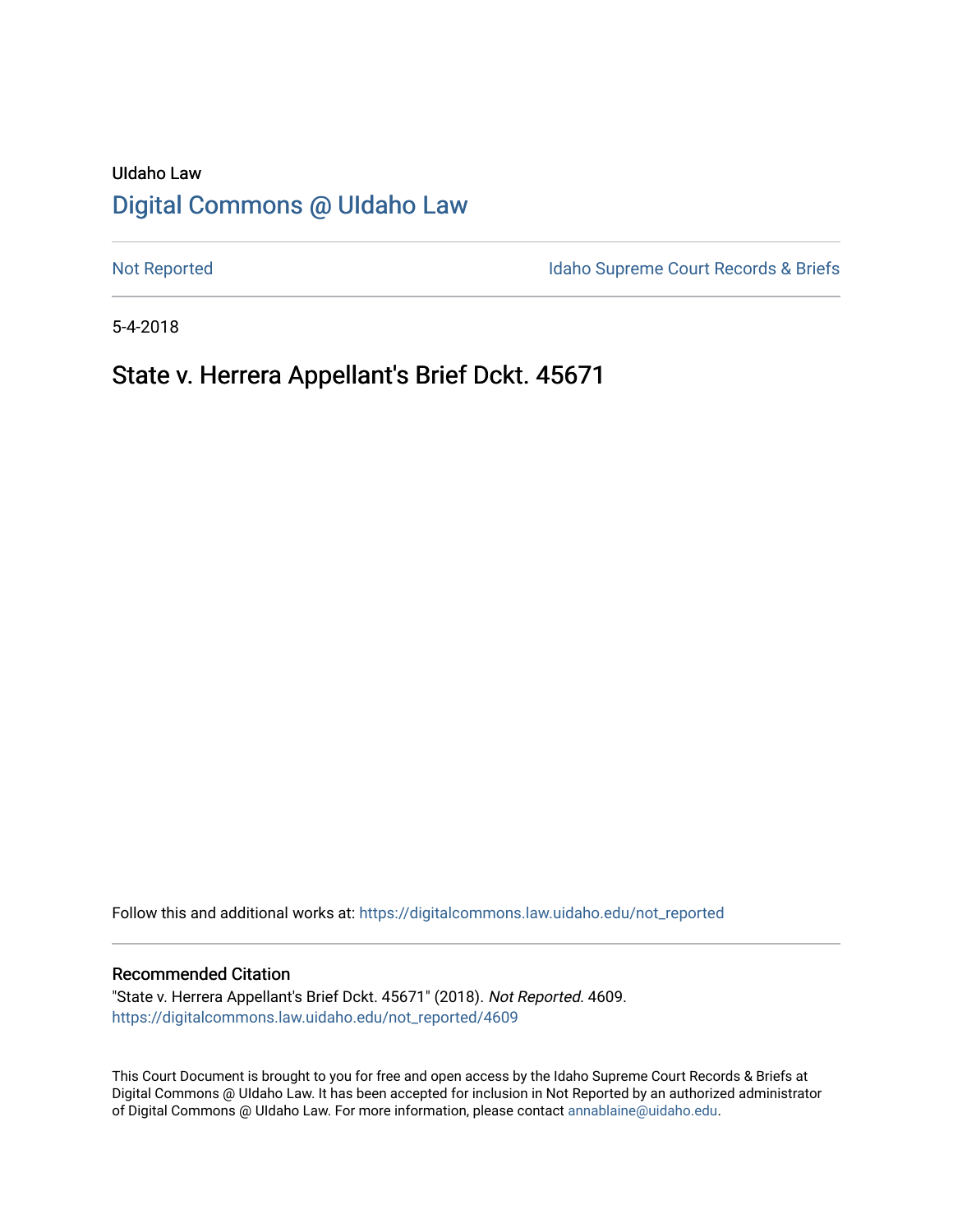ERIC D. FREDERICKSEN State Appellate Public Defender I.S.B. #6555

ELIZABETH ANN ALLRED Deputy State Appellate Public Defender I.S.B. #7259 322 E. Front Street, Suite 570 Boise, Idaho 83702 Phone: (208) 334-2712 Fax: (208) 334-2985 E-mail: documents@sapd.state.id.us

#### IN THE SUPREME COURT OF THE STATE OF IDAHO

| STATE OF IDAHO,        |                                  |
|------------------------|----------------------------------|
|                        | NO. 45671                        |
| Plaintiff-Respondent,  |                                  |
|                        | KOOTENAI COUNTY NO. CR 2017-4331 |
| V.                     |                                  |
|                        |                                  |
| RONALD VAUGHN HERRERA, | APPELLANT'S BRIEF                |
|                        |                                  |
| Defendant-Appellant.   |                                  |
|                        |                                  |

## STATEMENT OF THE CASE

Nature of the Case

Ronald Vaughn Herrera appeals from the district court's Order Denying Defendant's Rule 35 Motion. Mr. Herrera was sentenced to a unified sentence of twenty-five years, with ten years fixed, for his sexual battery conviction. He asserts that the district court abused its discretion by denying his Rule 35 motion for a reduction of sentence.

#### Statement of the Facts & Course of Proceedings

On April 28, 2017, an Information was filed charging Mr. Herrera with two counts of sexual battery. (R., pp.54-55, 61-62.) The charges were the result of Mr. Herrera and his Pastor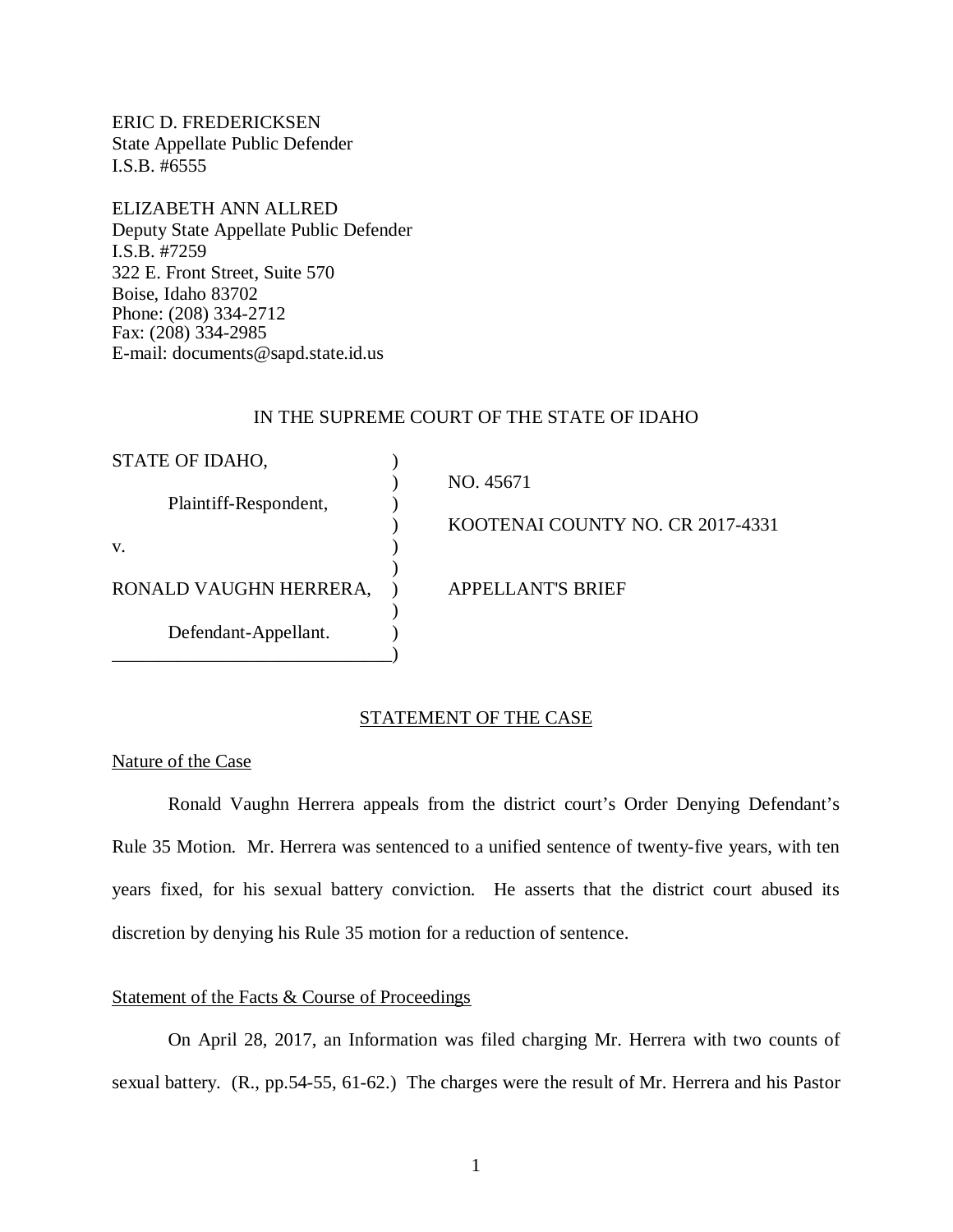contacting the Post Falls Police Department.  $(PSI, p.20.)$ <sup>[1](#page-2-0)</sup> Mr. Herrera turned himself in for inappropriately touching his adoptive daughter. (PSI, p.20.)

Mr. Herrera entered a guilty plea to one count of sexual battery. (R., pp.65-67.) At sentencing, the prosecution recommended imposition of a unified twenty-five year sentence, with fifteen years fixed. (Tr.  $8/1/17$ , p.16, L.25 – p.17, L.2.) Defense counsel requested that Mr. Herrera be provided an opportunity to participate in a retained jurisdiction, with a five year fixed sentence. (Tr. 8/1/17, p.22, Ls.1-4.) The district court imposed a unified twenty-five year sentence, with ten years fixed. (R., pp.77-79.)

Mr. Herrera filed a Motion for Reconsideration of Sentence Pursuant to I.C.R. 35 timely from the judgment of conviction. (R., p.50.) Following a hearing, the district court denied the motion. (R., p.90.) Mr. Herrera filed a Notice of Appeal timely from the district court's Order Denying Defendant's Rule 35 Motion. (R., pp.93-96.)

#### ISSUE

Did the district court abuse its discretion when it denied Mr. Herrera's Idaho Criminal Rule 35 Motion for a Reduction of Sentence?

#### ARGUMENT

### The District Court Abused Its Discretion When It Denied Mr. Herrera's Rule 35 Motion For A Reduction Of Sentence

A motion to alter an otherwise lawful sentence under Rule 35 is addressed to the sound discretion of the sentencing court, and essentially is a plea for leniency which may be granted if the sentence originally imposed was unduly severe. *State v. Trent*, 125 Idaho 251, 253 (Ct. App.

<span id="page-2-0"></span><sup>&</sup>lt;sup>1</sup> For ease of reference, the electronic file containing the Presentence Investigation Report and attachments will be cited as "PSI" and referenced pages will correspond with the electronic page numbers contained in this file.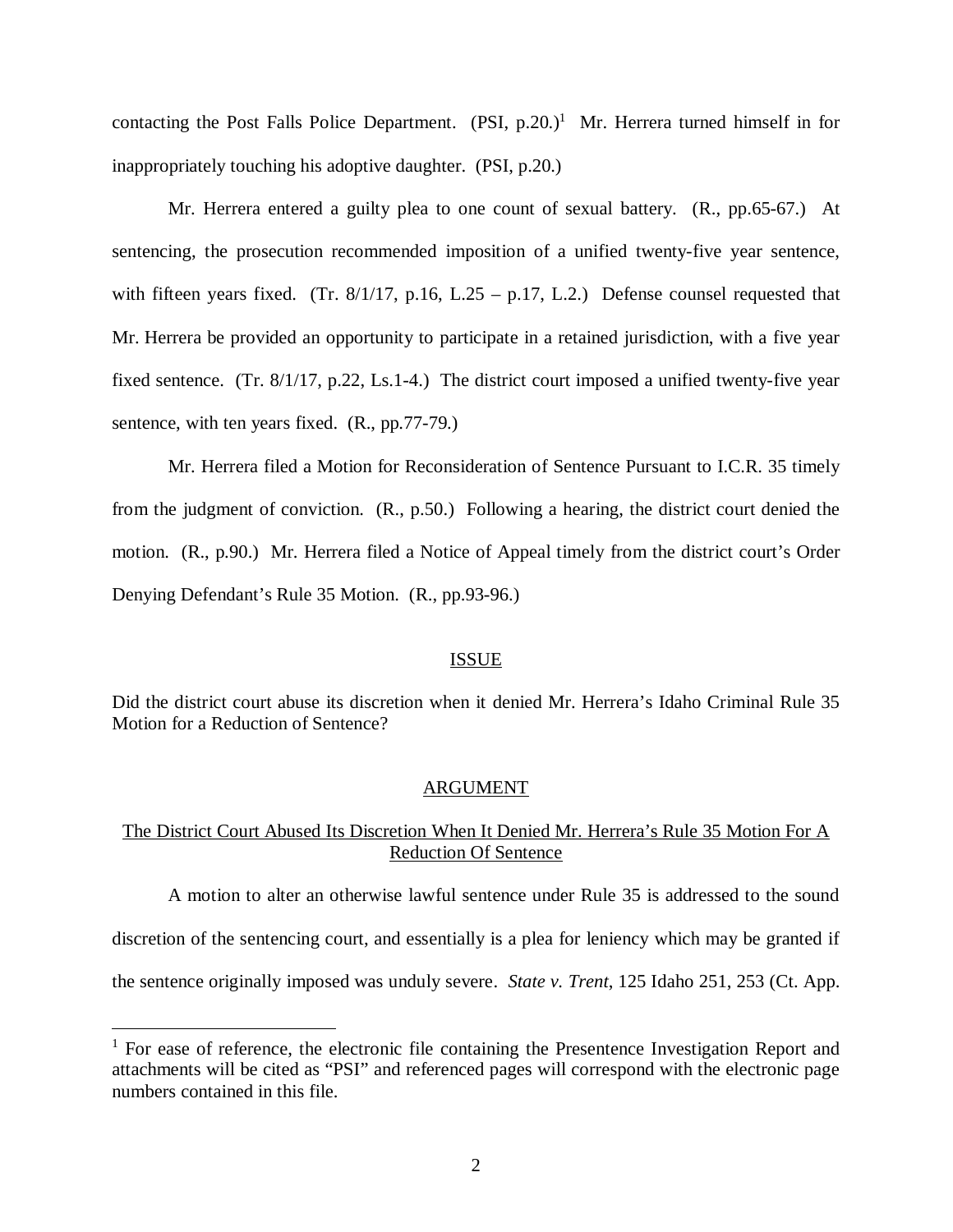1994) (citing *State v. Forde*, 113 Idaho 21 (Ct. App.1987) and *State v. Lopez*, 106 Idaho 447 (Ct. App. 1984)). "The criteria for examining rulings denying the requested leniency are the same as those applied in determining whether the original sentence was reasonable." *Id*. (citing *Lopez*, 106 Idaho at 450).

The Idaho Supreme Court has held that, "'[w]here a sentence is within statutory limits, an appellant has the burden of showing a clear abuse of discretion on the part of the court imposing the sentence.'" *State v. Jackson*, 130 Idaho 293, 294 (1997) (quoting *State v. Cotton*, 100 Idaho 573, 577 (1979)). In order to show an abuse of discretion, Mr. Herrera must show that in light of the governing criteria, the sentence was excessive considering any view of the facts. *Id*. (citing *State v. Broadhead*, 120 Idaho 141, 145 (1991), *overruled on other grounds by State v. Brown*, 121 Idaho 385 (1992)). "When presenting a Rule 35 motion, the defendant must show that the sentence is excessive in light of new or additional information subsequently provided to the district court in support of the Rule 35 motion." *State v. Huffman*, 144 Idaho 201, 203 (2007).

Appellate courts use a three-part test for determining whether a district court abused its discretion: (1) whether the court correctly perceived that the issue was one of discretion; (2) whether the court acted within the outer boundaries of its discretion and consistently with the legal standards applicable to the specific choices available to it; and (3) whether it reached its decision by an exercise of reason. *State v. Stevens*, 146 Idaho 139, 143 (2008) (citing *[Sun Valley](https://a.next.westlaw.com/Link/Document/FullText?findType=Y&serNum=1991020453&pubNum=661&originatingDoc=Ib1fc665a58e011ddbc7bf97f340af743&refType=RP&fi=co_pp_sp_661_1000&originationContext=document&transitionType=DocumentItem&contextData=(sc.Folder*cid.e4ef799cd44b4f4184ec493464b042f9*oc.Search)#co_pp_sp_661_1000) [Shopping Ctr., Inc. v. Idaho Power Co.,](https://a.next.westlaw.com/Link/Document/FullText?findType=Y&serNum=1991020453&pubNum=661&originatingDoc=Ib1fc665a58e011ddbc7bf97f340af743&refType=RP&fi=co_pp_sp_661_1000&originationContext=document&transitionType=DocumentItem&contextData=(sc.Folder*cid.e4ef799cd44b4f4184ec493464b042f9*oc.Search)#co_pp_sp_661_1000)* 119 Idaho 87, 94 (1991)).

Mr. Herrera asserts that the district court failed to give proper weight and consideration to the new or additional information provided in support of his Rule 35 motion and the mitigating factors that exist in his case and, as a result, did not reach its decision by an exercise of reason.

3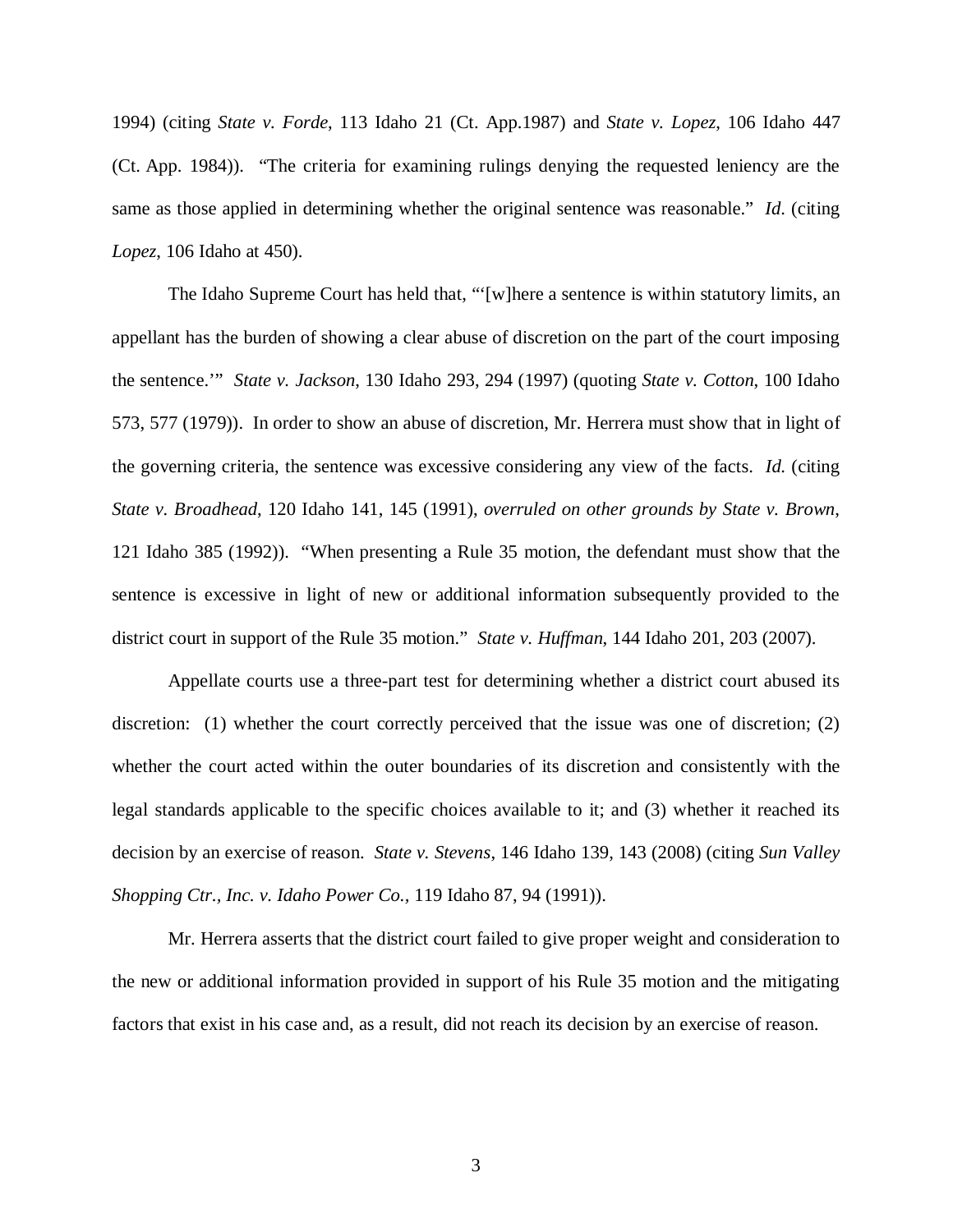Mr. Herrera provided new or additional information in support of his Rule 35 motion. Specifically, he presented the testimony of Dr. Paul Wert, a senior psychosexual evaluator. (Tr. 10/12/17, p.6, L.1 – p.12, L.5.) Dr. Wert noted that Mr. Herrera had a low/moderate risk of sexual recidivism, he was "quite motivated for treatment", his age serves as "protective factor" for recidivism, and he had shown he could resist offending. (Tr.  $10/12/17$ , p.7, L.20 – p.11, L.12.)

Mr. Herrera also testified at the Rule 35 hearing. (Tr. 10/12/17, p.13, L.1 – p.20, L.17.) He noted that he had been assaulted in prison due to his crime. (Tr. 10/12/17, p.14, Ls.5-12.) He has not received treatment and was hoping to get treatment while in custody. (Tr. 10/12/17, p.14, Ls.22-25.) He also stated that:

I was guilty for what I did, and  $I - I$  confessed for what I did, and  $I - I$  never fought it. There hasn't been a day that I haven't thought about my stepdaughter, my wife, and our other three children for all I have done, the guilt and the shame, which doesn't compare to what I have done to them, the peace [sic] against my stepdaughter, and the betrayal of my wife and my family, and tier trust in me as a father and stepfather, and a husband. And not to mention the devastation and destruction that I put our family though just at my hand of selfishness and disrespect for them.

I know I have stolen a lot from my stepdaughter, her childhood or innocence. And I know that my deeds [w]ill affect her for the rest of her life, not only her but my wife and other children as well, my other daughters. And I just feel like I have failed them in every way.

. . . I wish I could get rehabilitation. And that's what I was hoping for, you know.

 $(Tr. 10/12/17, p.16, L.5 - p.20, L.5.)$ 

Mr. Herrera asserts this new or additional information counsels toward a reduction in sentence.

Additionally, he asserts that the district court failed to give proper weight and consideration to the mitigating factors present at the time of his sentencing. Idaho courts have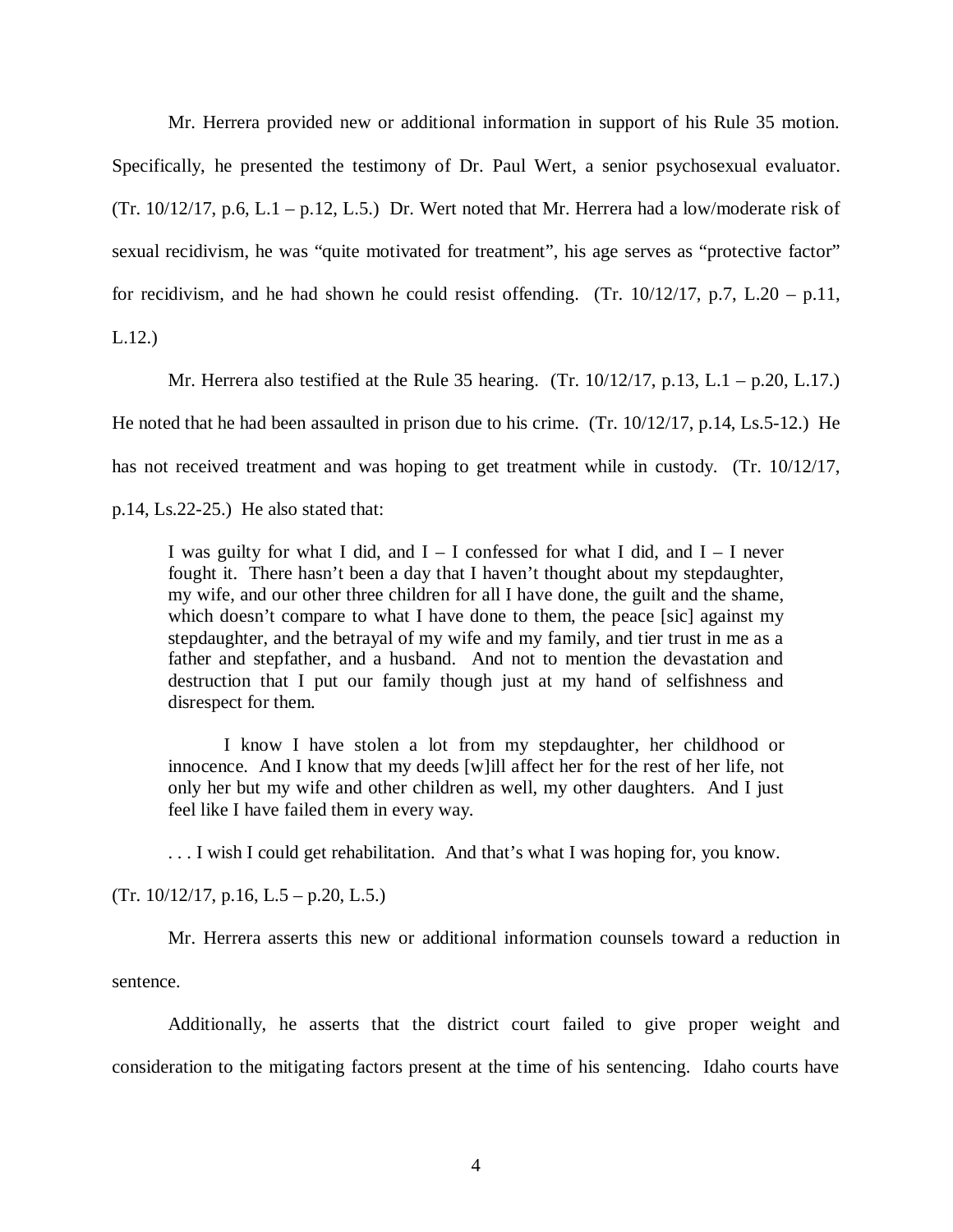previously recognized that Idaho Code § 19-2523 requires the trial court to consider a defendant's mental illness as a sentencing factor. *Hollon v. State*, 132 Idaho 573, 581 (1999). Mr. Herrera suffers from Avoidant (socially) Personality Disorder with depressive and possibly sadistic personality features or traits, Adjustment Disorder with anxiety, and Major Depressive Disorder. (PSI, pp.9, 44.) Recently, he has been taking Zoloft to treat his depression. (PSI, p.27.)

In *State v. Shideler*, 103 Idaho 593, 594 (1982), the Idaho Supreme Court noted that family and friend support were factors that should be considered in the Court's decision as to what is an appropriate sentence. *Id.* Mr. Herrera has the support of his family. His mother and sister both testified at the sentencing hearing and noted that while they did not condone his actions, both women continued to support Mr. Herrera. (Tr.  $8/1/17$ , p.7, L.15 – p.8, L.18.)

In *State v. Alberts*, 121 Idaho 204 (Ct. App. 1991), the Idaho Court of Appeals reduced the sentence imposed, "In light of Alberts' expression of remorse for his conduct, his recognition of his problem, his willingness to accept treatment and other positive attributes of his character." *Id*. 121 Idaho at 209. Mr. Herrera has repeatedly expressed his remorse for committing the instant offense. (PSI, pp.21, 29; Tr. 8/1/17, p.23, L.8 – p.24, L.12.)

Based upon the additional information presented with his Rule 35 motion and the mitigating factors present in his case, Mr. Herrera asserts that the district court abused its discretion in denying his Rule 35 motion. He asserts that had the district court given proper weight and consideration to his willingness to complete treatment, mental health concerns, family support, and remorse, it would have granted the Rule 35 motion and reduced his sentence.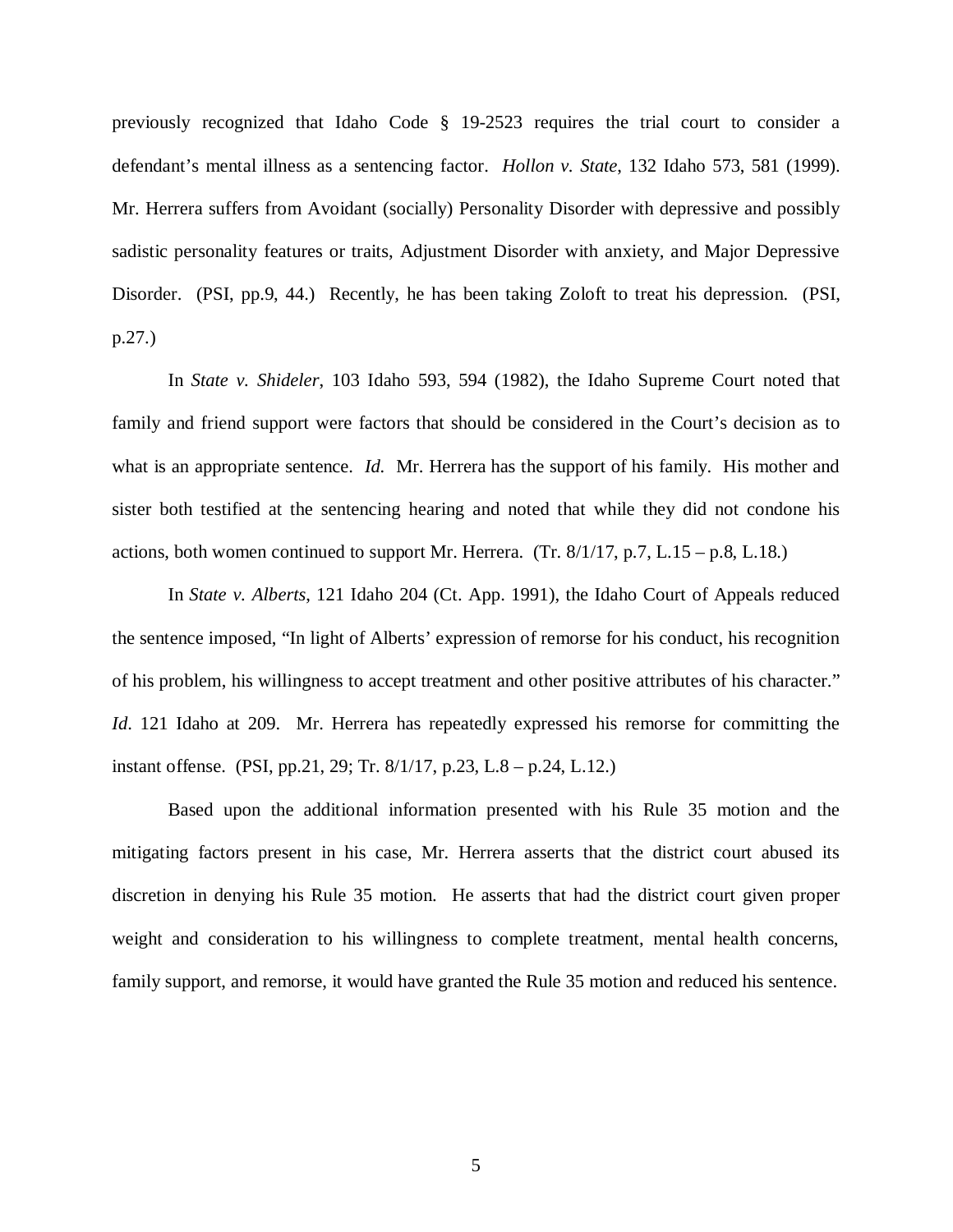# **CONCLUSION**

Mr. Herrera respectfully requests that this Court reduce his sentence as it deems appropriate. Alternatively, he requests that the order denying his Rule 35 motion be vacated and the case remanded to the district court for further proceedings.

DATED this 4<sup>th</sup> day of May, 2018.

 $\frac{1}{s}$  /s/ $\frac{1}{s}$ ELIZABETH ANN ALLRED Deputy State Appellate Public Defender